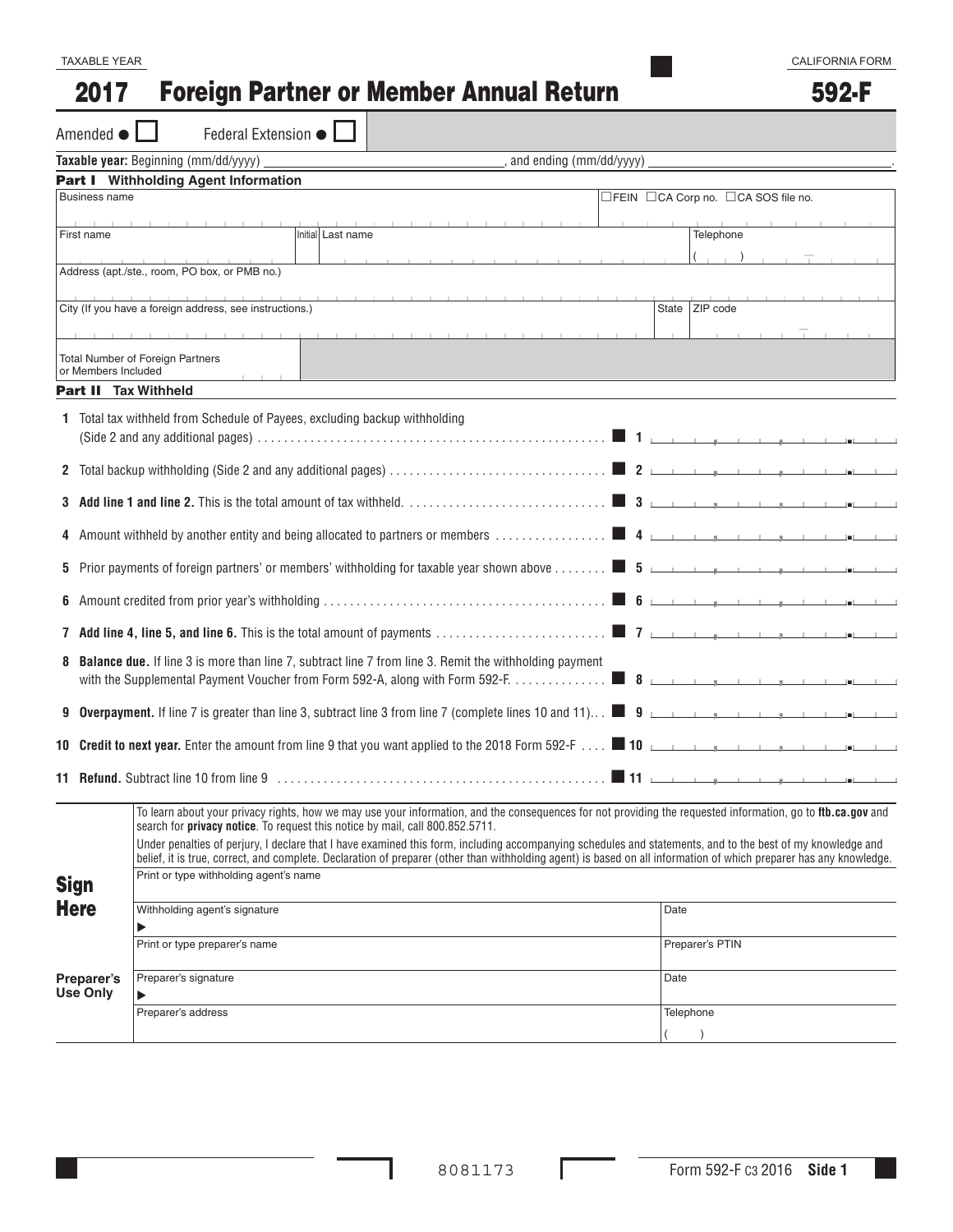, , . Withholding Agent Name: \_\_\_\_\_\_\_\_\_\_\_\_\_\_\_\_\_\_\_\_\_\_\_\_\_\_\_\_\_\_\_\_\_\_\_\_\_\_ Withholding Agent TIN:\_\_\_\_\_\_\_\_\_\_\_\_\_\_\_\_\_\_ **Schedule of Payees** (Enter business or individual name, not both.) **PRINT CLEARLY PRINT CLEARLY** Business name FEIN CA Corp no. CA SOS file no. First name SSN or ITIN Address (apt./ste., room, PO box, or PMB no.) City (If you have a foreign address, see instructions.) State 2IP code Total income  $\Box$  If **backup withholding**, check the box. Amount of tax withheld Business name metals and the second second terms of the second terms of the second terms of the second terms of  $\Box$  FEIN  $\Box$  CA Corp no.  $\Box$  CA SOS file no. First name SSN or ITIN Address (apt./ste., room, PO box, or PMB no.) City (If you have a foreign address, see instructions.) State 2IP code Total income **m** If **backup withholding**, check the box. Amount of tax withheld Business name metals and the metals of the metals of the metals of the metals of the metals of the metals of the metals of the metals of the metals of the metals of the metals of the metals of the metals of the metals of First name SSN or ITIN Address (apt./ste., room, PO box, or PMB no.) City (If you have a foreign address, see instructions.) State 2IP code Total income **The If backup withholding**, check the box. Amount of tax withheld Business name metals and the metals of the metals of the metals of the metals of the metals of the metals of the metals of the metals of the metals of the metals of the metals of the metals of the metals of the metals of t First name SSN or ITIN Address (apt./ste., room, PO box, or PMB no.) City (If you have a foreign address, see instructions.) State 2IP code Total income **The If backup withholding**, check the box. Amount of tax withheld .<br>پ<u>ه المساحات و با المساح</u> , , . , , . , , . , , . .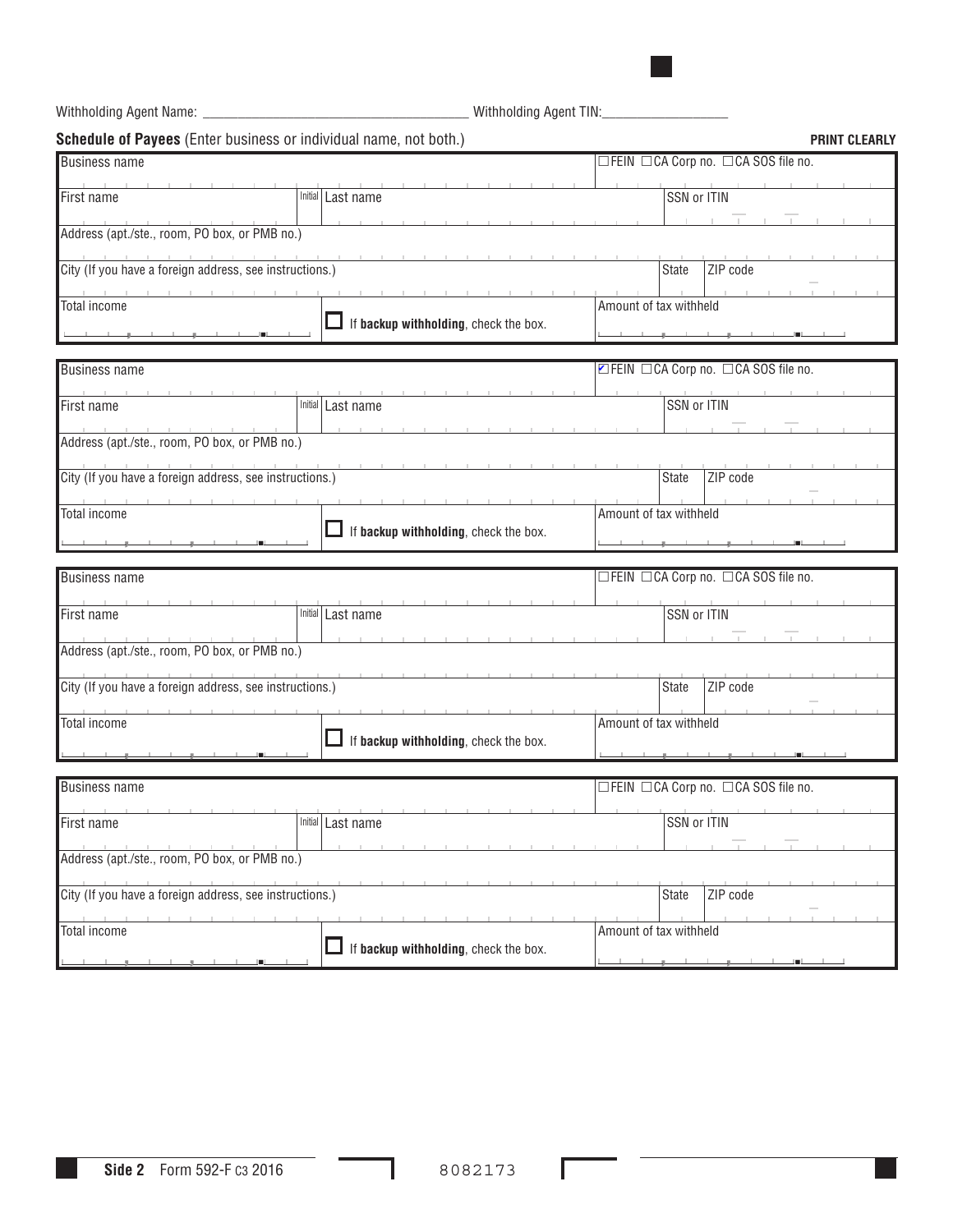# 2017 Instructions for Form 592-F

**Foreign Partner or Member Annual Return**

# What's New

**Due Date Change –** Beginning on or after January 1, 2016, for withholding on foreign partners or members, the due date to file Form 592-F has changed from the 15th day of the 4th month following the close of the partnership's or LLC's taxable year to the 15th day of the 3rd month following the close of the partnership's or LLC's taxable year. See General Information B, When and Where to File, for more information.

# General Information

At the end of the taxable year, partnerships and limited liability companies (LLCs) complete Form 592-F, Foreign Partner or Member Annual Return, to report the total withholding for the year and to allocate the income and related withholding to the foreign partners or members. When filing Form 592-F with the Franchise Tax Board (FTB), the withholding agent is not required to submit to the FTB Form 592-B, Resident and Nonresident Withholding Tax Statement, for each partner or member. However, withholding agents must provide the partners or members with copies of Form 592-B.

For California withholding purposes:

- Nonresident includes all of the following: Individuals who are not residents of California.
	- Corporations not qualified through the California Secretary of State (CA SOS) to do business in California or having no permanent place of business in California.
	- Partnerships or LLCs with no permanent place of business in California.
	- Any trust without a resident grantor, beneficiary, or trustee, or estates where the decedent was not a California resident.
- Foreign refers to non-U.S.

Withholding on foreign partners or members is remitted to the FTB using Form 592-A, Payment Voucher for Foreign Partner or Member Withholding. For more information on the withholding requirements or to remit withholding payments during the year, get Form 592-A.

A foreign partner may request to reduce or eliminate withholding of California tax on effectively connected taxable income from California sources allocable to a foreign partner (Federal Treasury Regulation 1.1446-6). The foreign partner must first file federal Form 8804-C, Certificate of Partner-Level Items to Reduce Section 1446 Withholding, with the partnership. Then the foreign partner must sign and send Form 589, Nonresident Reduced Withholding Request, to the FTB along with a signed copy of federal Form 8804-C. The FTB will review the request within 21 business days. If the request is approved, the partnership should remit the reduced withholding amount to the FTB along with Form 592-A.

**Backup Withholding –** With certain limited exceptions, payers that are required to withhold and remit backup withholding to the Internal Revenue Service (IRS) are also required to withhold and remit to the FTB on income sourced to California. The California backup withholding

rate is 7% of the payment. For California purposes, dividends, interests, and any financial institutions release of loan funds made in the normal course of business are exempt from backup withholding. For more information, go to **ftb.ca.gov** and search for **backup withholding**.

If a payee has backup withholding, the payee must contact the FTB to provide a valid Taxpayer Identification Number (TIN) before filing a tax return. The following are acceptable TINs: social security number (SSN); individual taxpayer identification number (ITIN); federal employer identification number (FEIN); California corporation number (CA Corp no.); or CA SOS file number. Failure to provide a valid TIN will result in the denial of the backup withholding credit.

**Submitting Payments –** Use the Supplemental Payment Voucher from Form 592-A if you have a final withholding payment to remit with Form 592-F.

**Penalty Increase –** Beginning on or after January 1, 2016, the penalties related to failure to file information returns increased. See General Information F, Interest and Penalties, or get FTB 1150, Withhold at Source Penalty Information, for more information.

#### A Purpose

Use Form 592-F to report the total withholding for the year on foreign partners or members under California Revenue and Taxation Code Section 18666. Form 592-F is also used by pass-through entities to pass-through withholding credit to their foreign partners or members.

**Do not** use Form 592-F if:

- You are reporting withholding on domestic nonresident partners or members. Use Form 592, Resident and Nonresident Withholding Statement.
- You are the buyer or real estate escrow person withholding on the sale of real estate. Use Form 593, Real Estate Withholding Tax Statement, to report real estate withholding.

### B When and Where to File

For withholding on foreign partners or members, file Form 592-F, on or before the 15th day of the 3rd month following the close of the partnership's or LLC's taxable year. If all the partners or members are foreign, Form 592-F must be filed on or before the 15th day of the 6th month after the close of the partnership's or LLC's taxable year.

Mail Form 592-F, the Supplemental Payment Voucher from Form 592-A, and payment to:

WITHHOLDING SERVICES AND COMPLIANCE FRANCHISE TAX BOARD PO BOX 942867 SACRAMENTO CA 94267-0651

**Important:** If Form 592-F was filed electronically, submit only your payment due and Form 592-A.

**Record Keeping –** The withholding agent retains this form for a minimum of five years and must provide it to the FTB upon request.

**10-Day Notification –** California follows federal law, which requires that withholding agents notify foreign payees within 10 days of any tax withheld. For California withholding purposes, withholding agents should make a similar notification to nonresident payees. No particular form is required for this notification, and it is commonly done on the statement accompanying the distribution or payment. However, the withholding agent may choose to report the tax withheld to the payee on a Form 592-B.

# C Amending Form 592-F

If an error is discovered after Form 592-F has been filed, an amended Form 592-F must be filed to correct the error. Only withholding agents can file amended forms.

**Important:** If you are amending a previously submitted Form 592-F and need assistance, call the Withholding Services and Compliance telephone service at: **888**.792.4900 or 916.845.4900.

To amend Form 592-F previously filed on the correct taxable year form, but reporting incorrect information:

- Complete a new Form 592-F with the correct information. Use the same year form as the original form and include all original payees. Do not use negative numbers when completing Form 592-F.
- Check the "Amended" box at the top of the form.
- Attach a letter to the back of the form explaining what changes were made and why.
- Do not attach the original Form 592-F.

To amend a Form 592-F previously filed using an incorrect taxable year form:

- Complete a new Form 592-F with the withholding information using the correct year form. **Do not** check the "Amended" box on the top left corner of the form.
- Complete a second Form 592-F using the same year form as originally filed. Check the "Amended" box in the top left corner of the form. Enter \$0.00 as the amount withheld.

Mail the amended form(s) and letter(s) to the address listed under General Information B, When and Where to File.

#### D Federal Extension

Check the "Federal Extension" box at the top of the form if you filed for an extension to file federal Form 8804, Annual Return for Partnership Withholding Tax (Section 1446).

**Caution:** An extension to file is **not an extension to pay**. The final withholding payment is due on or before the original due date for Form 592-F regardless of an extension to file.

#### E Electronic Filing **Requirements**

When the number of payees on Form 592-F is 250 or more, Form 592-F must be filed with the FTB electronically, using the FTB's Secure Web Internet File Transfer (SWIFT), instead of paper.

However, withholding agents must continue to provide payees with copies of Form 592-B.

For electronic filing, submit your file using the SWIFT process as outlined in FTB Pub. 923, SWIFT Guide for Resident, Nonresident, and Real Estate Withholding.